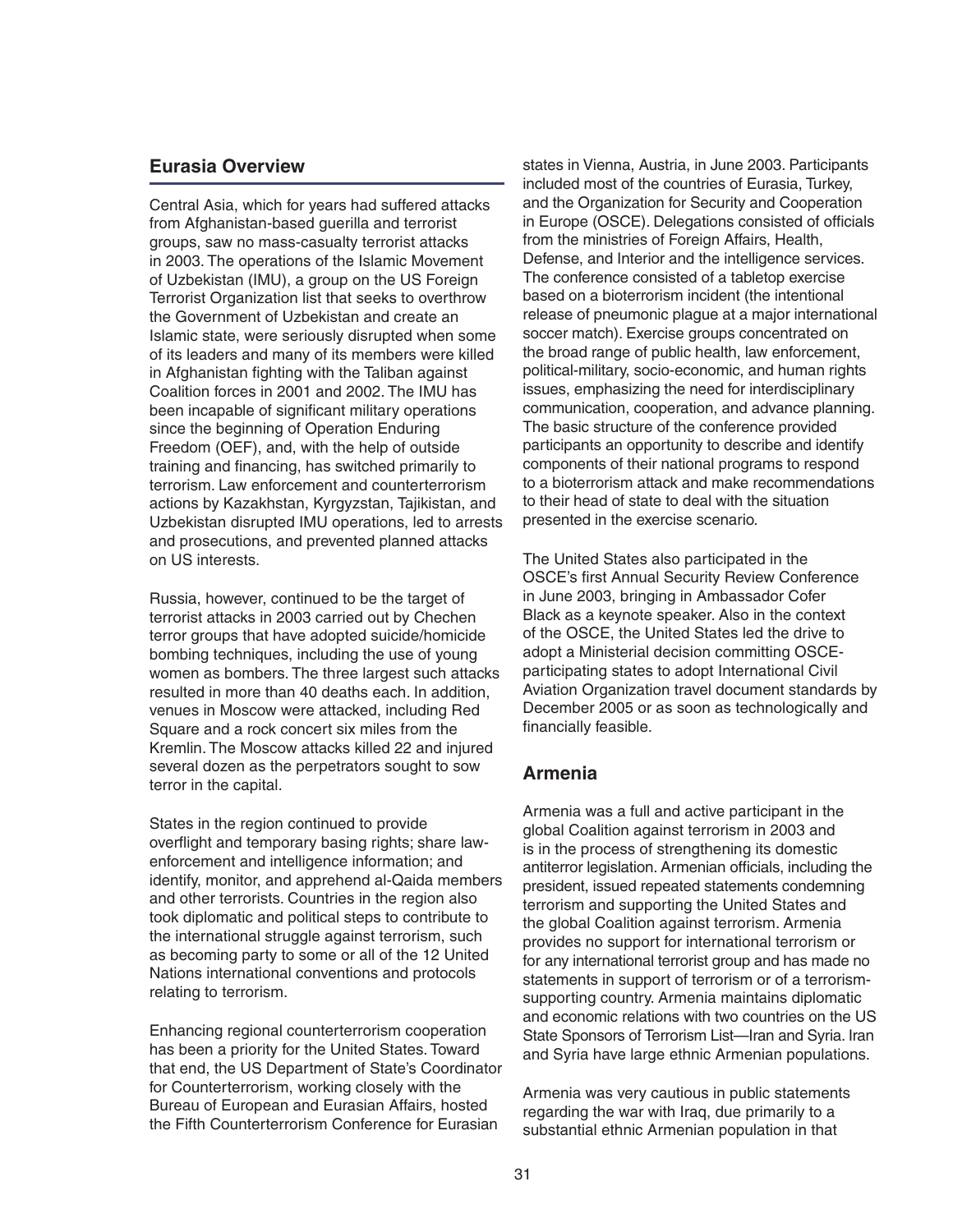country, but has since volunteered military units for postwar reconstruction. The Government also offered engineering and medical forces to stability operations in Iraq.

There were no actions before the Armenian judicial system in 2003 regarding international terrorism or acts of terror against US citizens or interests nor were there any new actions initiated regarding domestic terrorism. A new Armenian criminal law more clearly defining terrorist acts replaced Soviet-era legislation in 2003. Other legislation on terrorism and terrorist finance currently pending in the National Assembly should strengthen the ability of the Government to prosecute terroristrelated offenses. Five participants in the terrorist attack against the Armenian Parliament that killed Prime Minister Vazgen Sargsian, Speaker Karen Demirchian, and six other Government officials on 27 October 1999 were sentenced to life imprisonment in December 2003. They will be denied amnesty under a new law signed by President Robert Kocharyan on 26 November.

The Armenian National Assembly is also considering laws establishing an intergovernmental antiterrorism center and combating terrorist financing and money laundering. The Government strongly supports the legislation. The antiterrorism center will serve as a central government body to develop a national antiterror strategy and to coordinate the antiterrorism efforts of government ministries. The National Assembly also passed an export-control law in October 2003, which could assist efforts to monitor the export of dual-use goods. The Armenian Central Bank has acted under the authority of the new criminal code to freeze the assets of designated terrorist entities.

The Armenian Government did not extradite or request the extradition of any suspected terrorists during the year. Armenia does not have mutual legal assistance treaties with most nations, including the United States, although criminal suspects have been sent to the United States for trial on a case-by-case basis.

Armenia is a party to six of the 12 international conventions and protocols relating to terrorism and has signed a seventh.

#### **Azerbaijan**

Cooperation between Azerbaijan and the United States on counterterrorism is longstanding and has intensified since the September 11 attacks. Azerbaijan has turned over approximately 32 foreign citizens with suspected ties to terrorists, including eight to Egypt and three to Saudi Arabia, and has aggressively prosecuted members of suspected terrorist groups. It has also joined 10 European conventions on combating terrorism, and President Heydar Aliyev instructed his Government to implement UN Security Council Resolutions 1368, 1373, and 1377.

In August 2003, 150 Azerbaijani soldiers joined the peacekeeping contingent in Iraq. A platoon of Azerbaijani soldiers has been working with the Turkish peacekeeping contingent in Afghanistan since November 2002. Azerbaijan maintains diplomatic relations with Iran, which is on the US State Sponsors of Terrorism List.

During the past two years, the Azerbaijan Government has stepped up its effort to combat terrorist financing, including distribution of lists of suspected terrorist groups and individuals to local banks. In May 2003, the Government created an interministerial task force on money laundering and financial crimes, which will develop a government-wide strategy to combat financial crimes, including the financing of terrorism. It will also establish a financial intelligence unit. In January 2003, Azerbaijan revoked the registration of the Benevolence International Foundation, a designated financier of terrorism, after having frozen the organization's bank accounts. The Justice Ministry also revoked the registration of two other Islamic charities—the Kuwait Fund for the Sick and the Qatar Humanitarian Organization for activities against the national interests of Azerbaijan.

The government also approved changes to the criminal code that increased the maximum penalty for acts of terrorism from 15 years to life imprisonment and added a provision making the financing of terrorist activities a crime under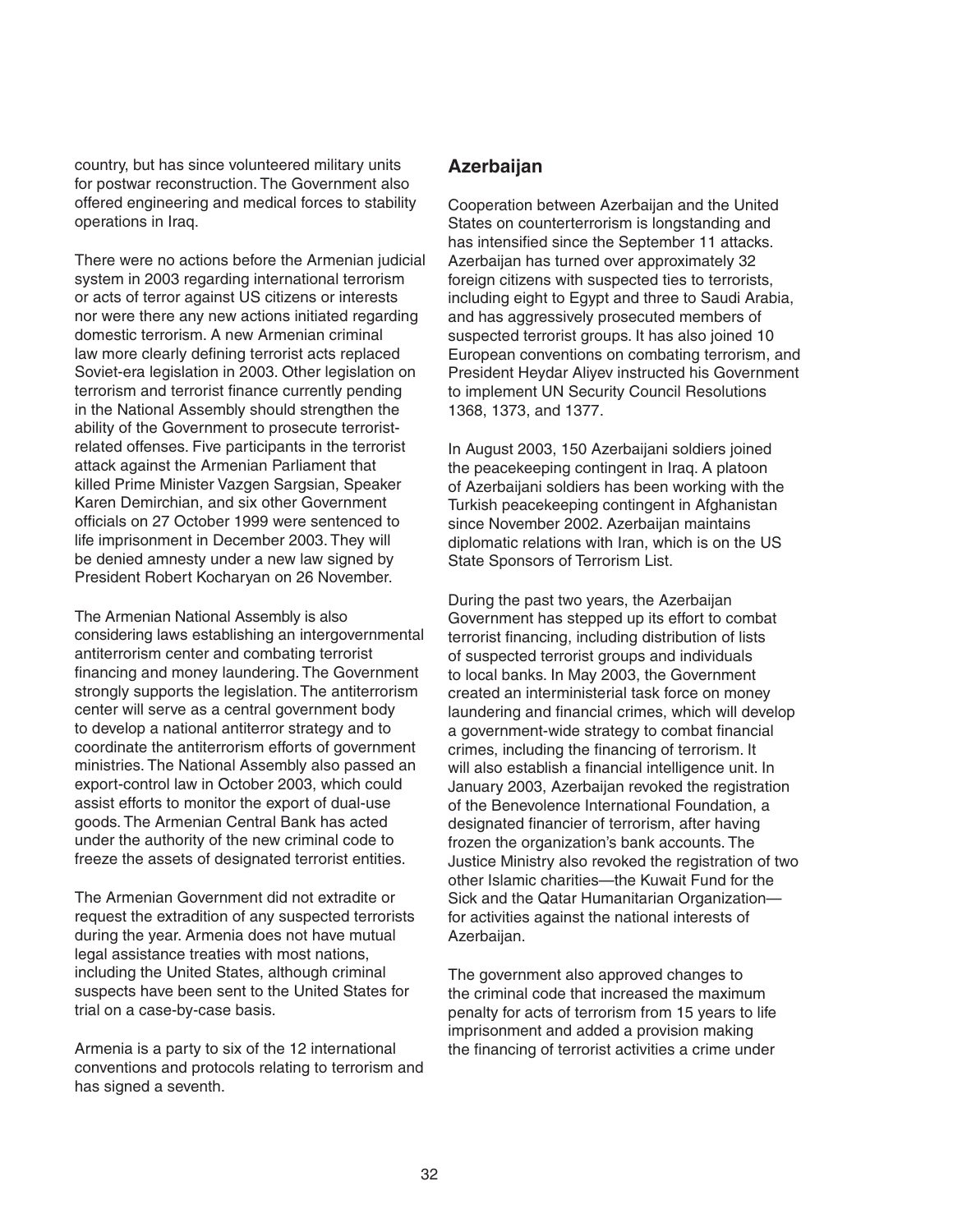Azerbaijani law. Azerbaijan has deported numerous terrorists and persons suspected of having ties to terrorists and closed three Islamic organizations that were suspected of supporting terrorist groups. Members of Jayshullah, an indigenous terrorist group, who were arrested in 2000 and tried in 2001 for plotting to attack the US Embassy in Baku, remain in prison.

While Azerbaijan has served as a route for international mujahidin with ties to terrorist organizations seeking to move men, money, and materiel throughout the Caucasus, it has had some success in reducing their presence and hampering their activities. In May 2002, the Government convicted seven Azerbaijani citizens who, intending to fight in Chechnya, received military training in the Pankisi Gorge in Georgia. Four received suspended sentences, and the others were sentenced to four-to-five years in prison. Throughout 2003, Azerbaijan made successful and significant efforts to prevent international terrorists from transiting Azerbaijani territory.

Azerbaijan is a party to eight of the 12 international conventions and protocols relating to terrorism.

#### **Georgia**

The Georgian Government remained deeply committed to combating international and domestic terrorism and has consistently and publicly condemned acts of terror. Georgia has not engaged in any form of support for international terrorism, terrorists, or terrorist groups and has not made any public statement in support of any terroristsupporting country. The Government frequently expresses full support for the global war on terror and expresses sympathy and support to those individuals and countries victimized by terrorist attacks. Georgia maintains diplomatic relations with Iran, which is on the US State Sponsors of Terrorism List.

Although Georgia prosecuted no acts of international or domestic terrorism in 2003, the Georgian Government is fully committed to prosecuting individuals who engage in terrorist activities. In 2003, Georgia extradited several Chechen fighters arrested in Georgia to Russia. Throughout 2003, the Georgian Government took significant strides to support US-led efforts in the war against terrorism. Specifically, the Government demonstrated its willingness to provide the United States with information related to possible terrorist activities in Georgia. In support of Georgia's counterterrorism efforts, the United States continued to fully fund and support the Georgia Train and Equip Program (GTEP). GTEP supports the training of four Georgian army battalions and a mechanized company, plus training in tactics for operations against terrorists for smaller numbers of Interior Ministry troops and border guards. Georgia is still used to a limited degree as a terrorist transit state, although much less so since the Georgian crackdown on the Pankisi Gorge in late 2002.

In August 2003, the Georgian Government sent 70 military personnel for a six-month deployment to Iraq in support of Coalition operations. In February 2004, 200 GTEP-trained servicemen will replace these personnel. Georgian law-enforcement and security authorities continued to maintain a presence in the Pankisi Gorge throughout 2003.

Georgia is a party to six of the 12 international conventions and protocols relating to terrorism.

#### **Kazakhstan**

The Government of Kazakhstan has been publicly outspoken in support for the fight against terrorism and categorically denounces acts of terrorism. Kazakhstan is a member of the Shanghai Cooperation Organization along with China, Russia, Tajikistan, Uzbekistan, and Kyrgystan. Kazakhstan maintains diplomatic relations with Cuba, North Korea, Libya, the Palestinian Authority, Sudan, and Iran.

Under the terms of a Memorandum of Understanding of 2002, Kazakhstan allows Coalition forces the use of Almaty International Airport for emergency flight diversion in support of OEF. Since December 2001, Kazakhstan has also allowed more than 1,100 overflights in support of OEF at no cost. In the summer of 2003, Kazakhstan sent a 27-member military engineering and ordnance-disposal contingent to Iraq. In 2003, representatives of Kazakhstan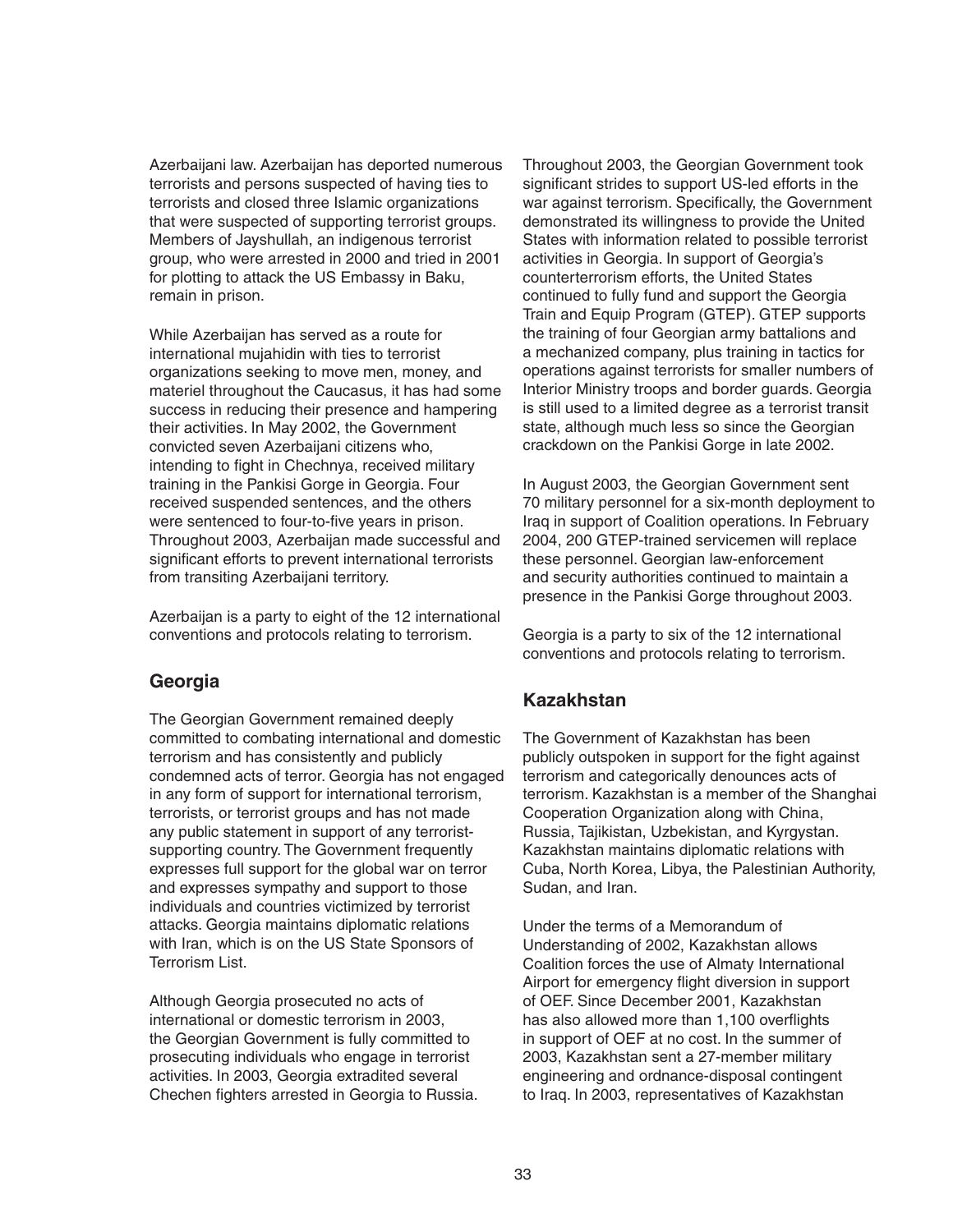successfully completed an introductory two-year program consisting of 14 courses offered by the antiterrorism training assistance office of the State Department's Bureau of Diplomatic Security.

Kazakhstan is a party to 11 of the 12 international conventions and protocols relating to terrorism.

# **Kyrgyzstan**

Kyrgyzstan in 2003 remained a dependable and outspoken ally in the global war on terrorism, hosting Coalition forces engaged in OEF and taking political, legislative, and law enforcement initiatives to disrupt and deter terrorism. President Akayev has staunchly defended the US presence within Kyrgyzstani borders. In 2001, the Kyrgyzstani Government authorized the construction of a Coalition base adjacent to the existing Manas airport near the nation's capital of Bishkek, in support of OEF. The base currently hosts approximately 1,100 Coalition forces. In 2003, this included soldiers from the United States, Denmark, Italy, the Netherlands, South Korea, and Spain. The base is used for combat support, transport, refueling, tanker and cargo shipments, and ground operations in Afghanistan.

President Akayev proclaims that antiterrorism efforts are of extremely high priority for Kyrgyzstan and noted that terrorism is not only a threat to Kyrgyzstan but to regional and international security as well. In September 2003, a Russian airbase was opened near the village of Kant, approximately 20 miles from Bishkek. The base was constructed under the auspices of the Collective Security Treaty Organization (CSTO) and is used for security and antiterrorism efforts for CSTO members Russia, Armenia, Belarus, Tajikistan, Kazakhstan, and Kyrgyzstan.

Kyrgyzstan is a member of the Shanghai Cooperation Organization (SCO) with China, Russia, Kazakhstan, Tajikistan, and Uzbekistan. The SCO voted to create an antiterrorism center in Bishkek in 2003. Although the location of this center was later changed to Tashkent, Uzbekistan, Kyrgyzstan has provided logistic support for its creation.

Kyrgyzstan suffered one deadly act of terrorism in 2003. In May, militants from the IMU bombed a currency exchange in Osh, killing one man.

An attack in March on a bus traveling between Kyrgyzstan and China killed 21 people, including 19 Chinese citizens. This incident is still under investigation and may have been terrorism or crime related.

Kyrgyzstan's courts in February sentenced Sherali Akbotoyev, a captured Kyrgyzstani member of the IMU, to 25 years in prison for violating six articles of the Kyrgyzstani criminal code, including his involvement in armed attacks against Kyrgyzstani military forces during the IMU incursions of 1999 and 2000. In November, the Kyrgyzstani Supreme Court banned four groups, including the East Turkestan Islamic Movement, enabling the state to lawfully seize its property.

Security forces in Kyrgyzstan played a major role in combating terrorism in 2003, successfully disrupting terrorist operations reportedly aimed at US interests. Security authorities in May detained five IMU operatives whom they later determined had conducted the terrorist bombing in December 2002 at the Oberon Market in Bishkek that killed seven people and the Osh currency-exchange bombing in May 2003. Kyrgyzstani authorities worked closely with Uzbekistani authorities to disrupt the cell and provided information that helped Uzbekistan capture one of the cell's members in Andijan, Uzbekistan. In November, Kyrgyzstani authorities announced that they had detained three suspects who had been planning an attack on US interests.

Kyrgyzstan's military and internal forces worked to improve their counterterrorism capabilities and to expand their cooperation with regional partners in 2003. In March, Kyrgyzstan's Interior Ministry conducted counterterrorism exercises in the southern part of the country and, in July, seized a cache of hidden weapons in the Batken region. Bishkek also moved to bolster the security of the nation's borders from terrorists, announcing in March it would increase the number of border checkpoints and in September that border troops, working jointly with border forces from neighboring Tajikistan, would operate together to identify mountain paths used by terrorists. Kyrgyzstan is party to nine of the 12 international conventions and protocols relating to terrorism.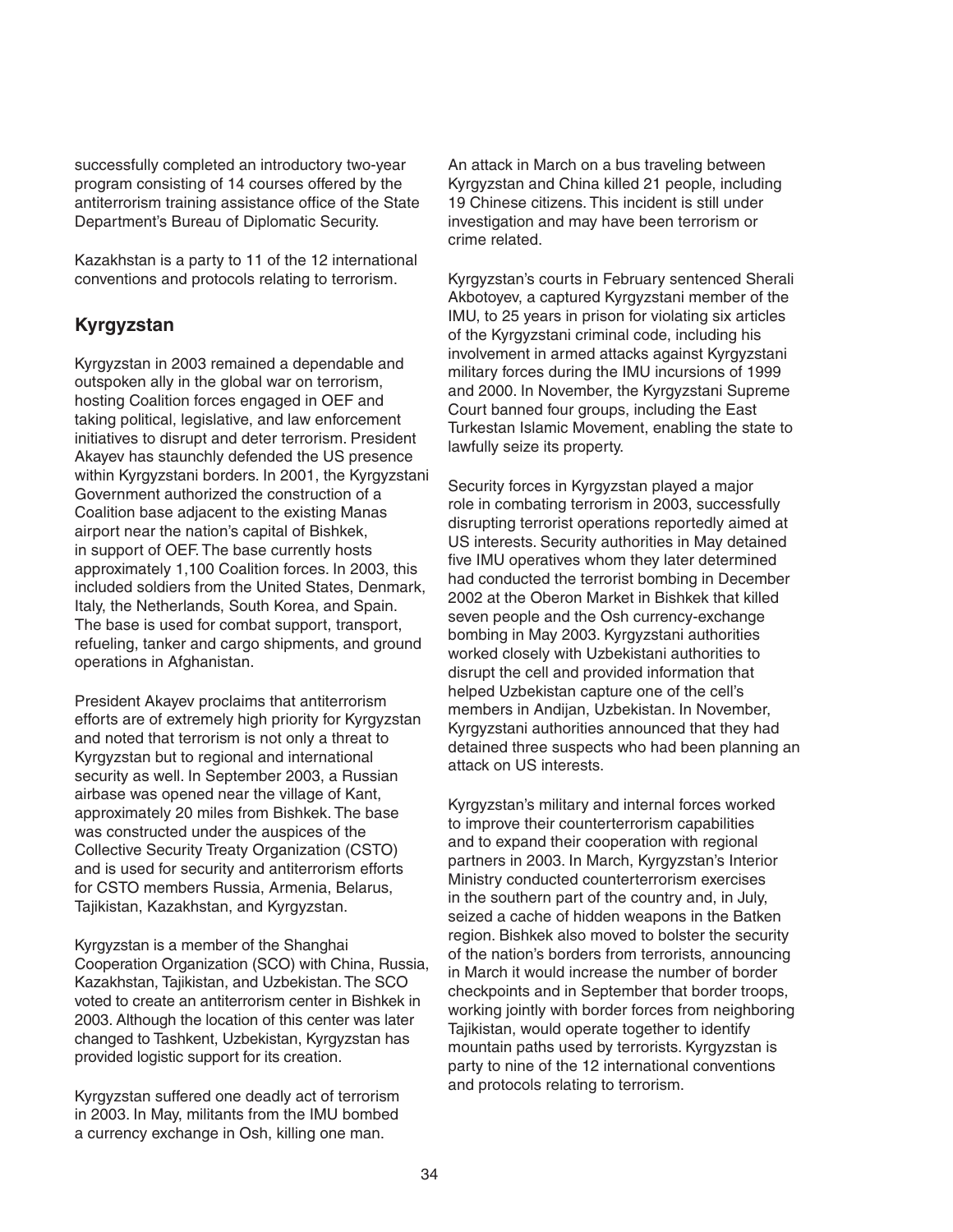#### **Russia**

Russia pursued several major domestic and global counterterrorism initiatives in 2003, sustaining its key role in the global war on terrorism. Russian political, legislative, and law enforcement efforts supported international cooperative efforts and a number of successful domestic terrorist prosecutions. Russian attitudes toward terrorism, however, continue to be influenced by the ongoing war in Chechnya. Local insurgents in the North Caucasus remained the greatest terrorist threat to Russia and were responsible for the murder of hundreds of Russian citizens, civilians as well as military. There is evidence of a foreign terrorist presence in Chechnya, although much of the actual terrorist activity there is homegrown and linked to the Chechen separatist movement.

Russia passed several new antiterrorism laws, began implementing previously passed legislation, and facilitated effective interdiction of terrorist finance flows by becoming a full member of the Financial Action Task Force (FATF). In February, the Russian Supreme Court issued an official Government list of 15 terrorist organizations, the first of its kind in Russia and an important step toward implementation of counterterrorism statutes. Following the promulgation of the list, the 15 organizations were prohibited from engaging in any financial activities.

Some proposed Russian counterterrorism legislation has stirred controversy. Duma-drafted amendments to the 1991 "Law on Mass Media," designed to restrict the dissemination of information that could be useful to terrorists, were vetoed by President Putin in November 2002 following criticisms that they unduly restricted freedom of the press. A long-promised redrafting of the media law, prompted by Kremlin criticism of the role played by some media outlets during the Dubrovka Theater hostage crisis of October 2002, has yet to occur.

Examples of noteworthy law enforcement and judicial actions undertaken by Russia in 2003 include:

• Zaurbek Talkhigov was sentenced to eight and a half years incarceration in June for tipping off terrorists about police attempts to rescue hostages during the siege of the Dubrovka Theater in 2002.



Grandmother and sister of Yelena Kosenko, a victim of a suicide terrorist attack at a rock concert outside Moscow on 5 July 2003, cry while holding her photograph during her funeral.

- Failed suicide bomber Zarema Muzhikhoyeva was arrested after attempting to detonate a bomb in a Moscow cafe. An explosives ordnance disposal officer was killed trying to disarm the explosives she had been carrying.
- Ayyub Katayev and Magomed Gakayev were convicted of banditry and possession of illegal weapons in connection with their participation in a terrorist attack in January 2001 on a Doctors Without Borders convoy in Chechnya. The two were also charged with kidnapping US citizen Kenneth Gluck, the head of Doctors Without Borders, but were later acquitted.
- Sergei Chochiyev was convicted and sentenced to 15 years incarceration in October for kidnapping a United Nations aid worker in 1998 on behalf of Chechen insurgents.

Russia's international efforts have focused on building multilateral support for counterterrorist actions and strengthening the international legal basis for such cooperation.

At the United Nations, Russia cosponsored a draft General Assembly resolution on human rights and terrorism in November 2003. Russia also submitted the names of Chechen rebels Zelimkhan Yandarbiyev and Shamil Basayev, in June and August respectively, for inclusion on the UNSC resolution 1267 Sanctions Committee list of designated terrorists for their links to al-Qaida. The United States joined Russia in submitting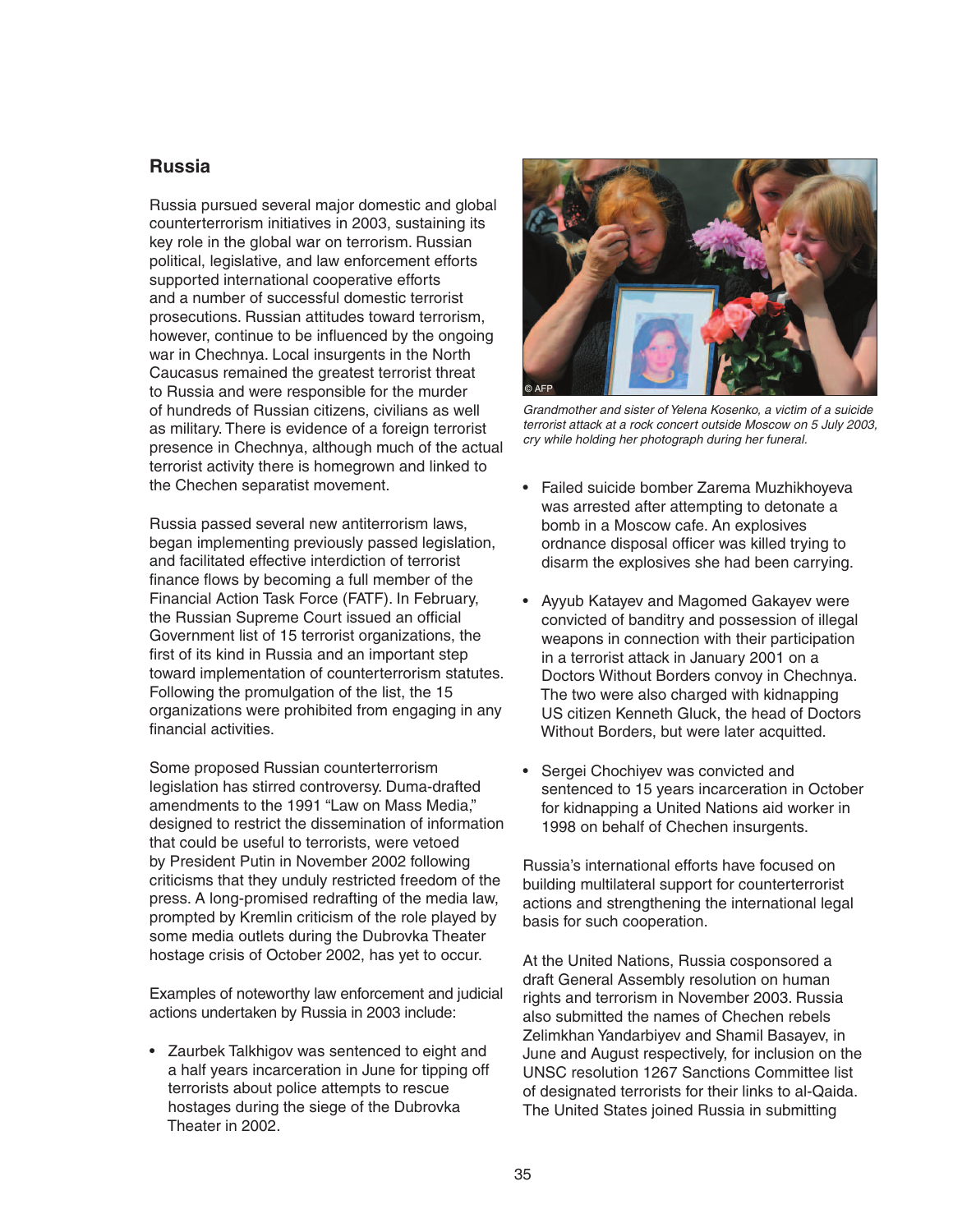Basayev's name to the sanctions committee, and Secretary Powell designated both as foreign terrorists under Executive Order 13224.

After Secretary of State Powell designated The Islamic International Brigade, the Special Purpose Islamic Regiment, and the Riyadus-Salikhin Reconnaissance and Sabotage Battalion of Chechen Martyrs as terrorist organizations in February 2003, the five permanent members of the UN Security Council, along with Spain and Germany, jointly submitted the names of the three Chechen groups to the 1267 Sanctions Committee—the first time that the permament members made such a joint submission on a terrorist designation.

Russia used its leadership in the Commonwealth of Independent States (CIS) and the CSTO to push for expanded counterterrorist operations. It also sought the establishment of a counterterrorism center in Central Asia. Russia also worked through the SCO to support creation of a joint antiterrorism center in Tashkent in 2004.

Russian policymakers continue to believe that the NATO-Russia Council can play a role in counterterrorism cooperation and the prevention of the proliferation of weapons of mass destruction. Russia hosted the first-ever Moscow meeting of the NATO-Russia Council in May 2003, which focused on developing concrete joint antiterrorism training projects and operations.

Russia maintains diplomatic relations and historically good ties with all the states on the US State Sponsors of Terrorism List. For example, Russian Foreign Minister Igor Ivanov paid a working visit to Syria in July 2003, and Hassan Rohani, secretary of the Supreme National Security Council of Iran, visited Moscow in November 2003. Although Russia has never condoned Palestinian terrorist acts, Russian officials do not necessarily view all Palestinian actions as inherently terrorist in nature and sometimes argue that armed resistance is justified against an Israeli occupation of Palestinian territory. Nevertheless, the Government of Russia firmly opposes statesponsored terrorism and supports international initiatives to combat it. The Russian Government maintains that its relationships with states on the US terrorism list serve as a positive influence that has—or may have —moderated or diminished these governments' support for terrorist groups.



A Russian man crouches near a carnation, mourning at the site where two female suicide bombers detonated a bomb at a rock festival outside Moscow, 5 July 2003, that killed 18 people and injured approximately 50 others.

Cooperative effort in the global war on terrorism remains a key pillar of Russia's strategic partnership with the United States. Regular meetings of the Working Group on Counterterrorism, cochaired by US Deputy Secretary of State Richard Armitage and Russian First Deputy Foreign Minister Vyacheslav Trubnikov, continue to facilitate counterterrorism cooperation between the two nations. The Working Group has encouraged expanded direct agencyto-agency contacts and specific antiterrorism projects. Russia has established similar bilateral working groups on terrorism with a number of other countries, including the United Kingdom, India, France, and Germany.

The Russian Federal Security Service (FSB) and the US Federal Bureau of Investigation (FBI) regularly exchanged operational counterterrorism information in 2003. Russian authorities provided the United States Department of Homeland Security and FBI with evidence leading to the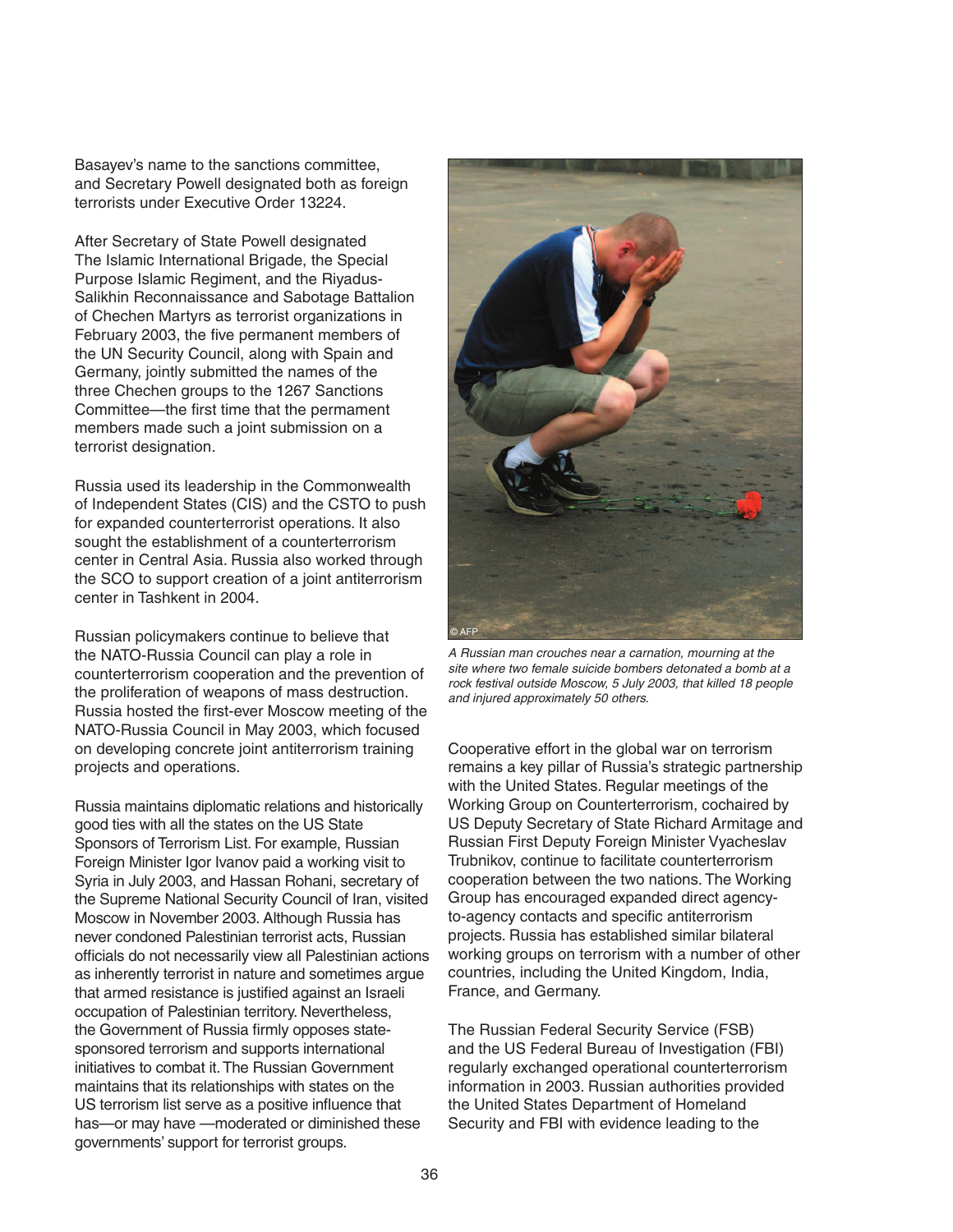prosecution of an individual in the United States for fundraising activities associated with terrorism. The FSB also assisted the FBI in several important international terrorism investigations during 2003. Unprecedented cooperation between the FBI and FSB was essential to the FBI's arrest in New Jersey in August 2003 of Hermant Lahkani for attempting to sell a shoulder-fired missile to an undercover operative posing as an al-Qaida terrorist. Lahkani was indicted on 18 December 2003.

A mutual legal assistance treaty is in force and has been used effectively in some cases.

According to the Russian General Procuracy, 90 percent of terrorist acts in Russia during 2003 were committed within Chechnya and its surrounding areas. Some were directed against military or internal security forces, while others targeted specific civilians. The terrorists' strategic use of women to conduct increasingly random, indiscriminate, and sensational suicide attacks emerged as a key development in 2003. Major terrorist acts perpetrated against Russia during 2003, in chronological order:

- 15 April: Sixteen civilians die when a bomb explodes on a bus near Khankala.
- 9 May: Victory Day bombing at the Dynamo Stadium in Groznyy, the Chechen capital, injures three.
- 12 May: Two women and a man detonated an explosive-laden truck inside an administrative complex in Znamenskoye in northern Chechnya, killing 60 and wounding more than 250.
- 14 May: Groznyy resident Larisa Musalayeva detonated an explosive belt at a crowded Muslim religious festival east of Groznyy, killing herself and 18 others and wounding 46, in a probable attempt to assassinate Chechen administrator Akhmad Kadyrov.
- 5 June: Samara resident Lidiya Khaldykhoroyeva detonated an explosive belt beside a bus filled with federal air force personnel near Mozdok, a major staging area for Russian troops serving in Chechnya, killing herself and 18 others.
- 20 June: A man and a woman detonated a truck bomb in the vicinity of an Internal Ministry building in Groznyy, killing themselves and wounding 36.
- 5 July: Twenty-year-old Kurchaloy resident Zulikhan Alikhadzhiyeva and a female accomplice each detonated explosive belts at a crowded rock concert in the Moscow suburbs, killing themselves and 16 others and wounding more than 50.
- 9 July: Twenty-three-year-old Bamut resident Zarema Muzhikhoyeva was apprehended after trying unsuccessfully to detonate an explosive within her handbag while seated at a table in the Mon cafe on Moscow's Tverskaya street.
- 1 August: A suicide truck bomber completely destroyed a military hospital in Mozdok near Chechnya, killing himself and 52 others and injuring more than 80.
- 3 September: Six people are killed in an explosion onboard a commuter train near the Northern Caucasus spa town of Pyatigorsk.
- 16 September: Two suicide bombers drive a truck laden with explosives into a government security services building near Chechnya, killing three and wounding 25.
- 5 December: A suicide bomber detonated a bomb on a morning commuter train near Yessentuki in the Stavropol region north of Chechnya, killing 44 and wounding more than 150.
- 9 December: A female suicide bomber detonated a bomb near Moscow's Red Square, killing herself, five others, and wounding 14. The woman and an accomplice had asked passersby for directions to the state Duma moments before the detonation.

Russia is a party to 11 of the 12 international conventions and protocols relating to terrorism. Ratification of the Convention on the Marking of Plastic Explosives for the Purpose of Detection is expected in 2004.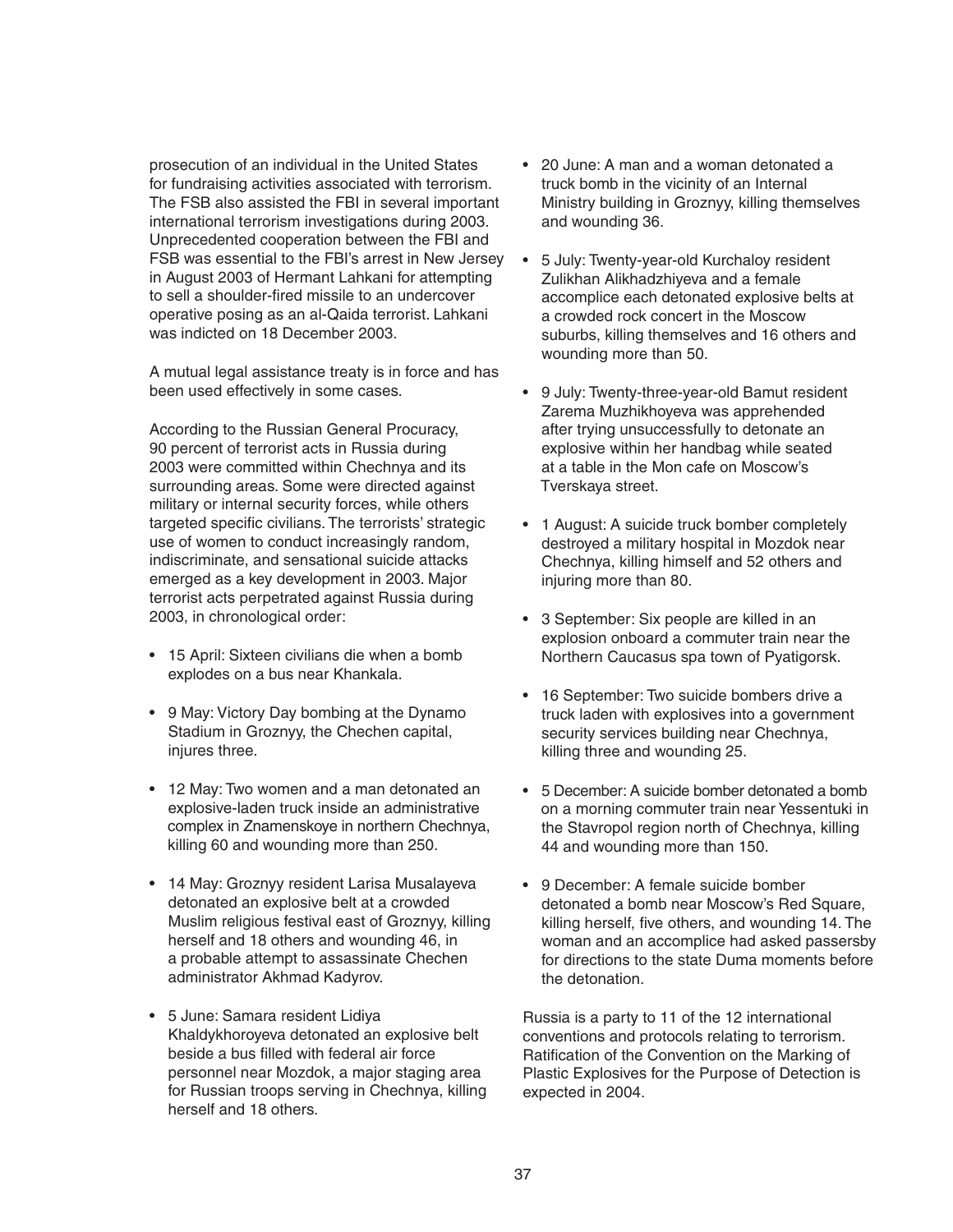# **Tajikistan**

The Government of Tajikistan continues to be a staunch supporter of the United States in the global war on terrorism. Tajikistan does not support any terrorist groups or activities and allows its territory and air space to be used for counterterrorist actions. President Emomali Rahmonov reiterated Tajikistan's adamant opposition to terrorism and terrorist activities to the United Nations General Assembly in 2003.

On the national level, the Government continues to develop national counterterrorism legislation to supplement the Antiterrorist Law of the Republic of Tajikistan of 1999, the State Program on Strengthening the Fight against Terrorism of 2000, and the Tajik criminal code, which allows harsh punishments for acts of terrorism, including the death penalty. The Tajikistani Government closely monitors terrorist groups operating within its borders such as the Islamic Movement of Uzbekistan. In addition, Tajikistan has taken steps to combat terrorist financing by distributing lists of designated terrorist groups and individuals to local banks and other financial institutions.

On the international level, Tajikistan participates in antiterrorist initiatives advanced by the SCO and the CIS Antiterrorist Center. On 14 November 2003, Tajikistan and India created a bilateral counterterrorist working group and agreed to create an antiterrorist framework. In his address to the UN General Assembly in 2003, President Rahmonov focused on issues related to the struggle against international terrorism and ways to eradicate it. He expressed an interest in the role of narcotics trafficking in financing terrorism and called for establishing a global partnership for countering the dangers of drugs.

The United States currently provides technical aid to the antiterrorist units of the Tajikistani Government. With the assistance of the United States and other foreign countries, Tajikistan's law enforcement personnel receive training in such areas as crisis management, bomb detection, and postblast investigation. Tajikistan and Russia are joined in a bilateral effort that employs the Russian 201st Motorized Rifle Division and the Russian Border Guard Service in a counterterrorism role.

Tajikistan has not had a domestic terrorist incident since 2001. The Tajikistani Government made no requests for extradition nor extradited any suspected terrorists in 2003.

Tajikistan is a party to eight and signatory to nine of the 12 international conventions and protocols relating to terrorism.

#### **Turkmenistan**

The Government of Turkmenistan has been a member of the international Coalition against terrorism, taking action to seal its border with Afghanistan, identifying and freezing any financial assets used to support terrorism, and instituting new airport security measures. Turkmenistan is officially a neutral country and assists the Coalition in nonmilitary initiatives such as allowing the overflight of US aircraft and small "gas and go" operations in support of humanitarian relief missions in Afghanistan. The Government also participated in "Six plus Two" meetings on forming a new Afghan Government and in international donor meetings on Afghan reconstruction. Turkmen officials have made no statements in support of a terrorist-supporting country on a terrorism issue.

Turkmenistan courts carried out no prosecutions on charges of international terrorism in 2003. On 25 November 2002, an armed attack was carried out on President Niyazov's motorcade. This attack is considered by the Government to have been a case of domestic terrorism. Trials of those implicated in the plot were held in January and February 2003; international observers were not allowed to attend, and there were serious concerns about the due process accorded to defendants. All of those convicted for the attack received lengthy jail sentences.

There has been a significant change in the Government's attitude toward terrorism, specifically domestic terrorism, following the attack on President Niyazov. Measures adopted in the wake of the attack in November 2002 are ostensibly designed to "strengthen" Turkmenistan's security; however, in its implementation of the new strictures, the Government has further infringed on civil liberties and violated human rights.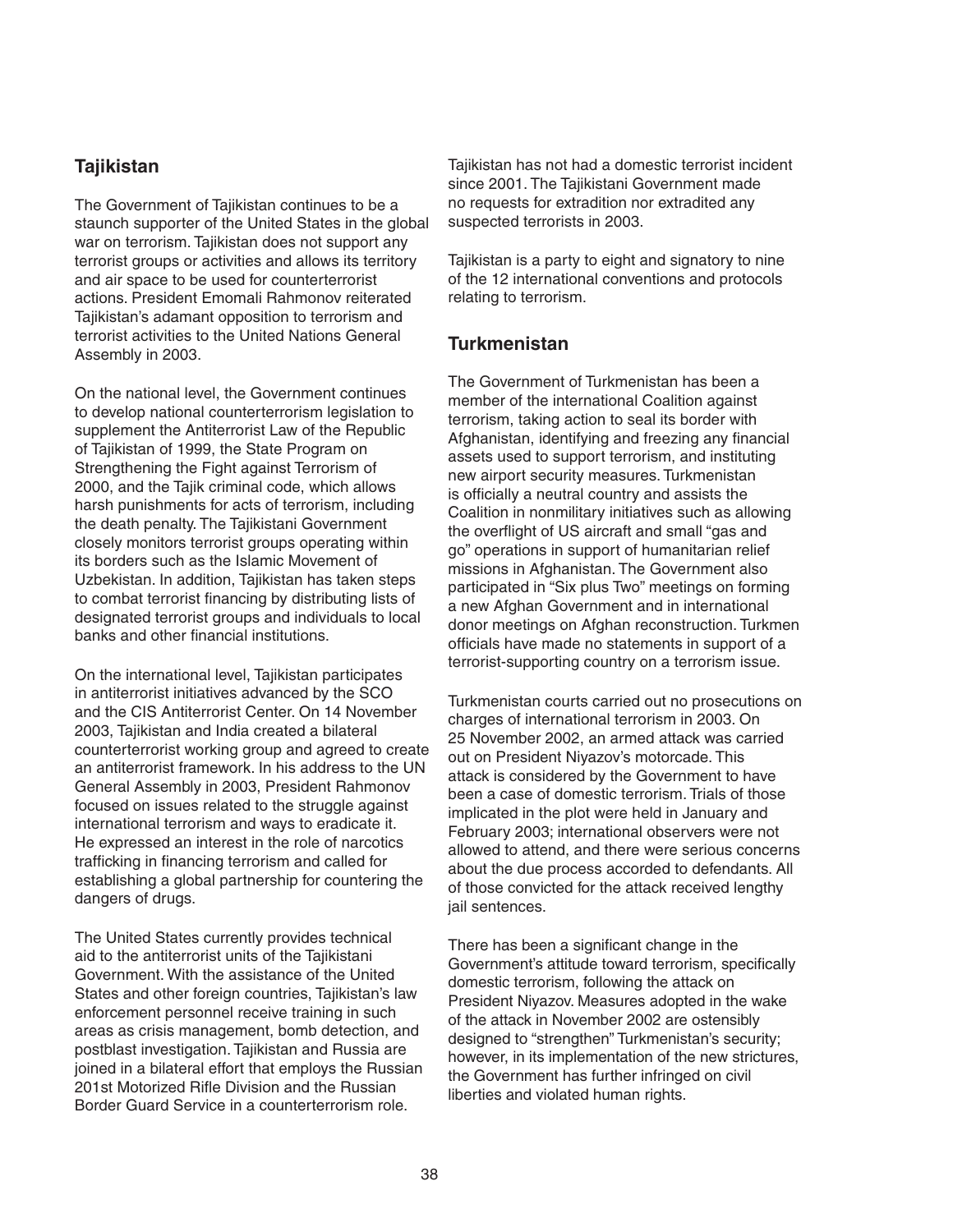Turkmenistan is a party to nine of the 12 international conventions and protocols relating to terrorism.

### **Ukraine**

The fight against terrorism is a priority for the Government of Ukraine. The president, cabinet of ministers, and foreign ministry publicly condemned acts of international terrorism on several occasions. Ukraine supported both Operation Iraqi Freedom and Operation Enduring Freedom in 2003. Ukraine is one of the largest Coalition troop providers in Iraq. Kiev does, however, maintain trade relations with several countries listed by the United States as State Sponsors of Terrorism.

Ukraine supported the Coalition in Iraq by sending a 450-member Nuclear, Biological, and Chemical remediation unit to Kuwait; elements of this group later joined the current deployment to Iraq. A 1,650-member Ukrainian brigade is now serving in the Polish-led Multinational Division. Ukraine also grants overflight rights to support counterterrorist efforts in Afghanistan, allowing approximately 2,000 overflights in 2003. Air bases in Ukraine have also been identified for emergency use by the OEF Coalition.

Significant Ukrainian legislative developments during 2003 in the fight against terrorism included adoption by the Parliament of an omnibus "Law on Combating Terrorism," adoption of a new criminal code containing Article 258 that explicitly defines terrorism, and adoption of the "Program of National Antiterrorist Measures for 2003-2005." The Parliament also passed additional legislation, including amendments that bring the law on money laundering into line with FATF requirements.

In 2003, the Government reports that Ukrainian courts carried out no prosecutions on charges of international terrorism and prosecuted only two domestic cases in which terrorism charges were filed. Ukrainian law enforcement agencies exchanged information with the Anti-Terrorism Center of the CIS and law enforcement agencies of the United States, France, Israel, Turkey, Portugal, Germany, Malaysia, Czech Republic, Slovakia, Latvia, Lithuania, Russia, Kazakhstan, Azerbaijan, Belarus, and others.

Although Article 25 of the Ukrainian constitution prohibits the extradition of Ukrainian citizens, the criminal code provides for extradition of foreigners and persons without citizenship who are not permanent residents of Ukraine. Ukrainian authorities deported several persons with suspected or alleged ties to terrorism in 2003, including several transient Chechens.

Control over the procedures for entry, departure, and stay in Ukraine for representatives of Islamic organizations and centers, including those from the Caucasus region, has been tightened. These measures include shortening the period of stay in Ukraine, expelling individuals from the country, and banning entry. The Interior Ministry is developing a database to document and register (including automated fingerprinting) persons detained for illegally crossing Ukraine's state border and/or staying illegally in Ukraine.

Pursuant to UN Security Council resolutions 1333, 1390, and 1455, Ukraine is taking measures to block the funds and other financial resources of Usama Bin Ladin and his supporters. Thus far, none have been identified. The Ministry of Finance is charged with collecting, processing, and analyzing financial transactions subject to obligatory financial monitoring. There have been problems with implementation of these provisions.

Ukraine is a full party to all 12 international conventions and protocols relating to terrorism.

### **Uzbekistan**

Uzbekistan was among the first states to support US efforts in the global war on terrorism. President Islom Karimov consistently stresses the importance of Uzbekistani counterterrorism cooperation in both public and private venues. Uzbekistan continues to host US military forces within its borders and views the US base at Karshi-Khanabad as fundamental to Uzbekistan's support for the war on terror and central to stability in Central Asia.

Uzbekistan has played an important role in multilateral regional efforts to combat terrorism. Uzbekistan has recently engaged with Kazakhstan